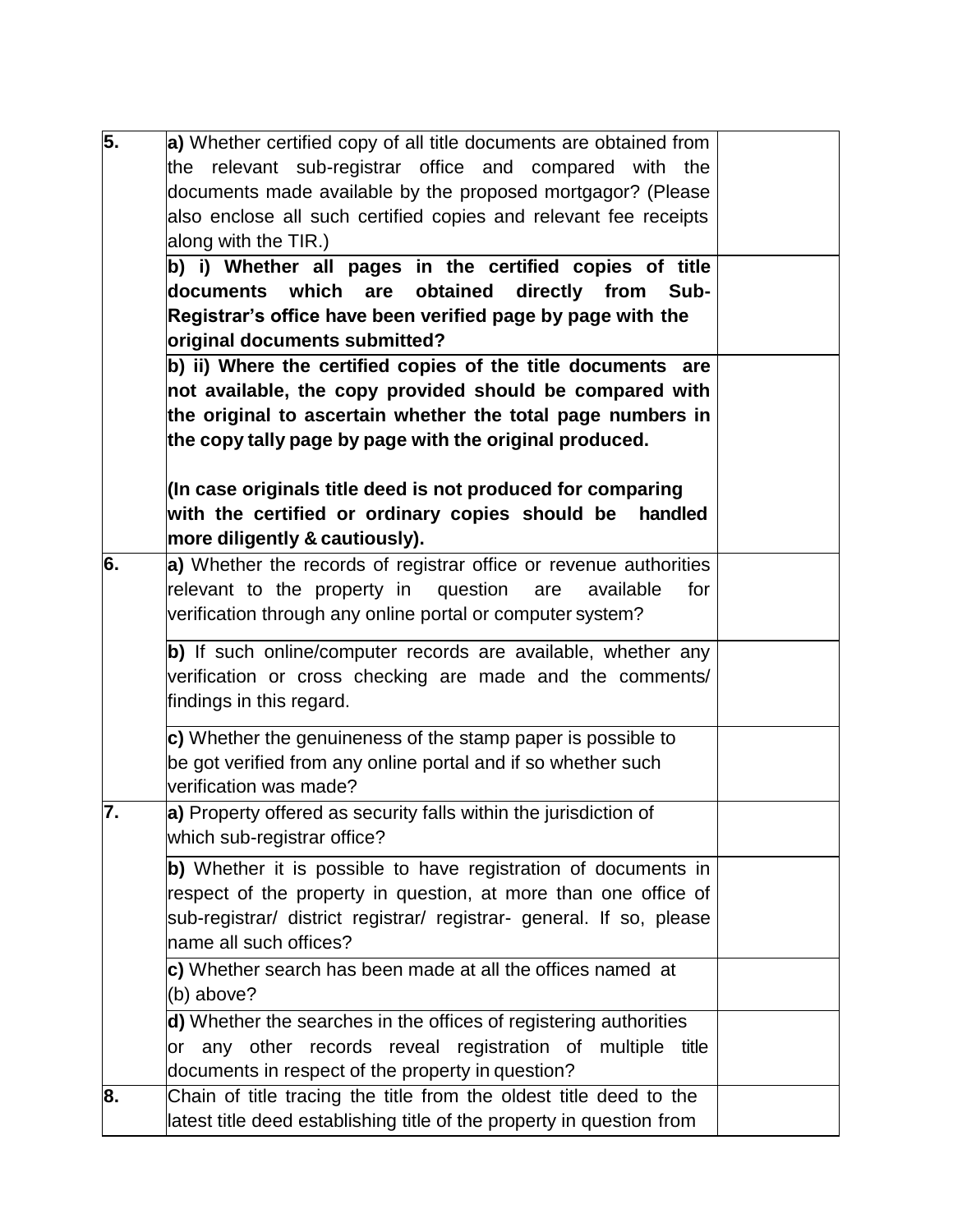|     | the predecessors in title/interest to the current title holder. And |  |
|-----|---------------------------------------------------------------------|--|
|     |                                                                     |  |
|     | wherever Minor's interest or other clog on title is involved,       |  |
|     | search should be made for a further period, depending on the        |  |
|     | need for clearance of such clog on the Title. In case of property   |  |
|     | offered as security for loans of Rs.1.00 crore and above,           |  |
|     | search of title/ encumbrances for a period of not less than         |  |
|     | 30 years is mandatory. (Separate Sheets may be used)                |  |
| 9.  | Nature of Title of the intended Mortgagor over the Property         |  |
|     | (whether full ownership rights, Leasehold Rights, Occupancy/        |  |
|     | Possessory Rights or Inam Holder or Govt. Grantee/ Allottee         |  |
|     | etc.)                                                               |  |
| 10. | If leasehold, whether;                                              |  |
|     | a) lease Deed is duly stamped and registered                        |  |
|     | b) lessee is permitted to mortgage the Leasehold right,             |  |
|     | c) duration of the Lease/unexpired period of lease,                 |  |
|     | d) if, a sub-lease, check the lease deed in favour of Lessee as     |  |
|     | to whether Lease deed permits sub-leasing and mortgage by           |  |
|     | Sub-Lessee also.                                                    |  |
|     | e) Whether the leasehold rights permits for the creation of any     |  |
|     | superstructure (if applicable)?                                     |  |
|     | f) Right to get renewal of the leasehold rights and nature          |  |
|     | thereof.                                                            |  |
| 11. | If Govt. grant/ allotment/Lease-cum/Sale Agreement, whether;        |  |
|     | grant/ agreement etc. provides for alienable rights to the          |  |
|     | mortgagor with or without conditions?                               |  |
|     | the mortgagor is competent to create charge on such property?       |  |
|     | any permission from Govt. or any other authority is required for    |  |
|     | creation of mortgage and if so whether such valid permission is     |  |
|     | available?                                                          |  |
|     |                                                                     |  |
| 12. | If occupancy right, whether;                                        |  |
|     | a) Such right is heritable and transferable,                        |  |
|     | b) Mortgage can be created.                                         |  |
| 13. | Nature of Minor's interest, if any and if so, whether creation of   |  |
|     | mortgage could be possible, the modalities/procedure to be          |  |
|     | followed including court permission to be obtained and the          |  |
|     | reasons for coming to such conclusion.                              |  |
| 14. | If the property has been transferred by way of Gift/Settlement      |  |
|     | Deed, whether:                                                      |  |
|     |                                                                     |  |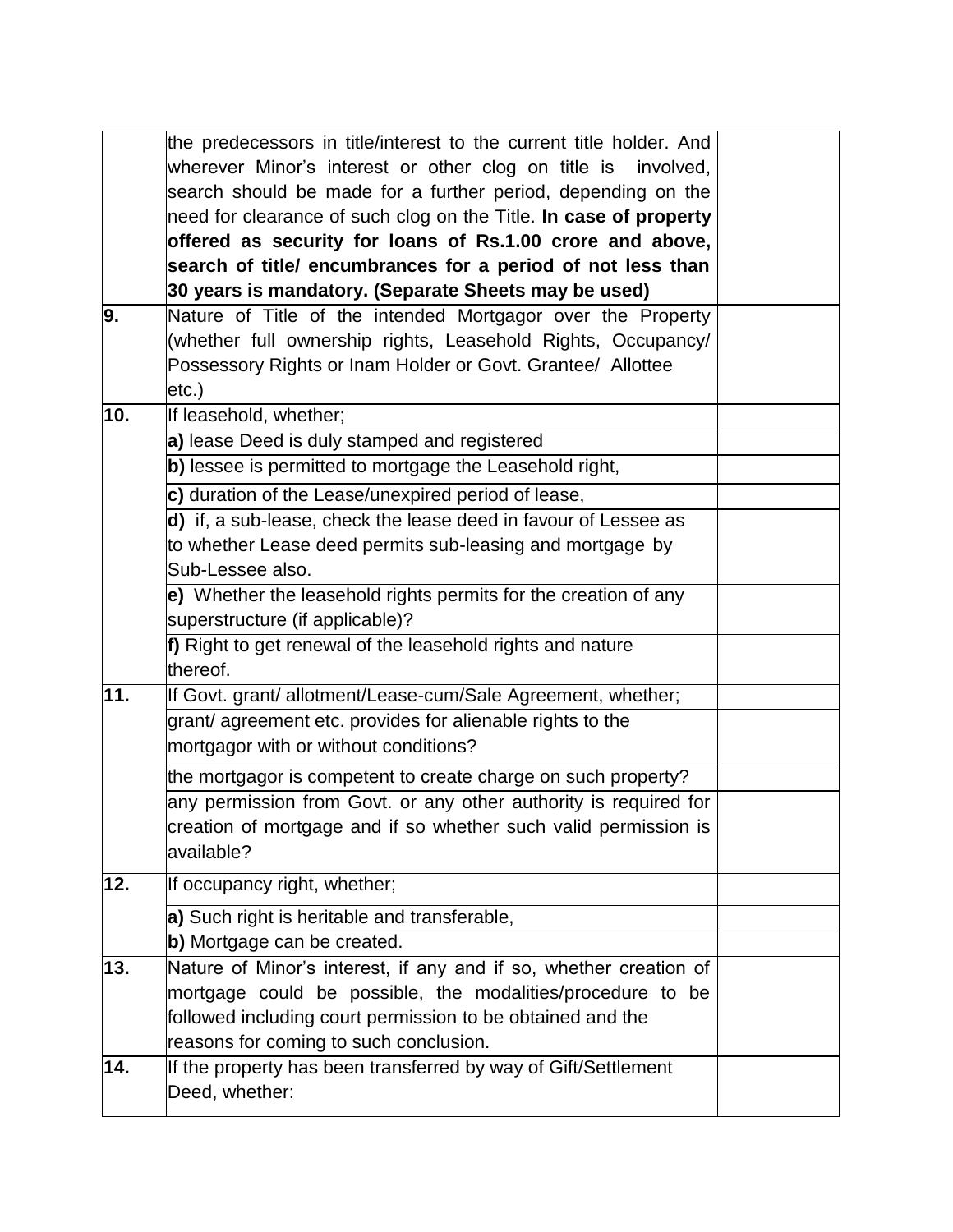|     | a) The Gift/Settlement Deed is duly stamped and registered;                                                               |  |
|-----|---------------------------------------------------------------------------------------------------------------------------|--|
|     | Gift/Settlement Deed has been attested<br>b) The<br>by<br>two                                                             |  |
|     | witnesses;                                                                                                                |  |
|     | c) The Gift/Settlement Deed transfers the property to Donee;                                                              |  |
|     | d) Whether the Donee has accepted the gift by signing the                                                                 |  |
|     | Gift/Settlement Deed or by a separated writing or<br>by<br>implication or by actions?                                     |  |
|     | e) Whether there is any restriction on the Donor in executing                                                             |  |
|     | the gift/settlement deed in question?<br>Whether the Donee is in possession of the gifted                                 |  |
|     | f)<br>property?                                                                                                           |  |
|     | g) Whether any life interest is reserved for the Donor or<br>any                                                          |  |
|     | other person and whether there is a need for any other person to                                                          |  |
|     | join the creation of mortgage;                                                                                            |  |
|     | Any other aspect affecting the validity of the title passed<br>h)<br>through the gift/settlement deed.                    |  |
| 15. | a) In case of partition/family settlement deeds, whether the                                                              |  |
|     | deed<br>is available<br>for<br>deposit.<br>original<br>lf<br>not<br>the                                                   |  |
|     | modality/procedure to be followed to create a valid and                                                                   |  |
|     | enforceable mortgage.                                                                                                     |  |
|     | b) Whether mutation has been effected and whether the                                                                     |  |
|     | mortgagor is in possession and enjoyment of his share.<br>c) Whether the partition made is valid in law and the mortgagor |  |
|     | has acquired a mortgagable title thereon.                                                                                 |  |
|     | d) In respect of partition by a decree of court, whether such                                                             |  |
|     | decree has become final and all other conditions/ formalities are                                                         |  |
|     | completed/complied with.                                                                                                  |  |
|     | e) Whether any of the documents in question are executed in                                                               |  |
|     | counterparts or in more than one set? If so, additional                                                                   |  |
| 16. | precautions to be taken for avoiding multiple mortgages?<br>Whether<br>the title documents include                        |  |
|     | any<br>testamentary<br>documents /wills?                                                                                  |  |
|     | a) In case of wills, whether the will is registered will or                                                               |  |
|     | unregistered will?                                                                                                        |  |
|     | b) Whether will in the matter needs a mandatory probate and if                                                            |  |
|     | so whether the same is probated by a competent court?                                                                     |  |
|     | c) Whether the property is mutated on the basis of will?                                                                  |  |
|     | d) Whether the original will is available?                                                                                |  |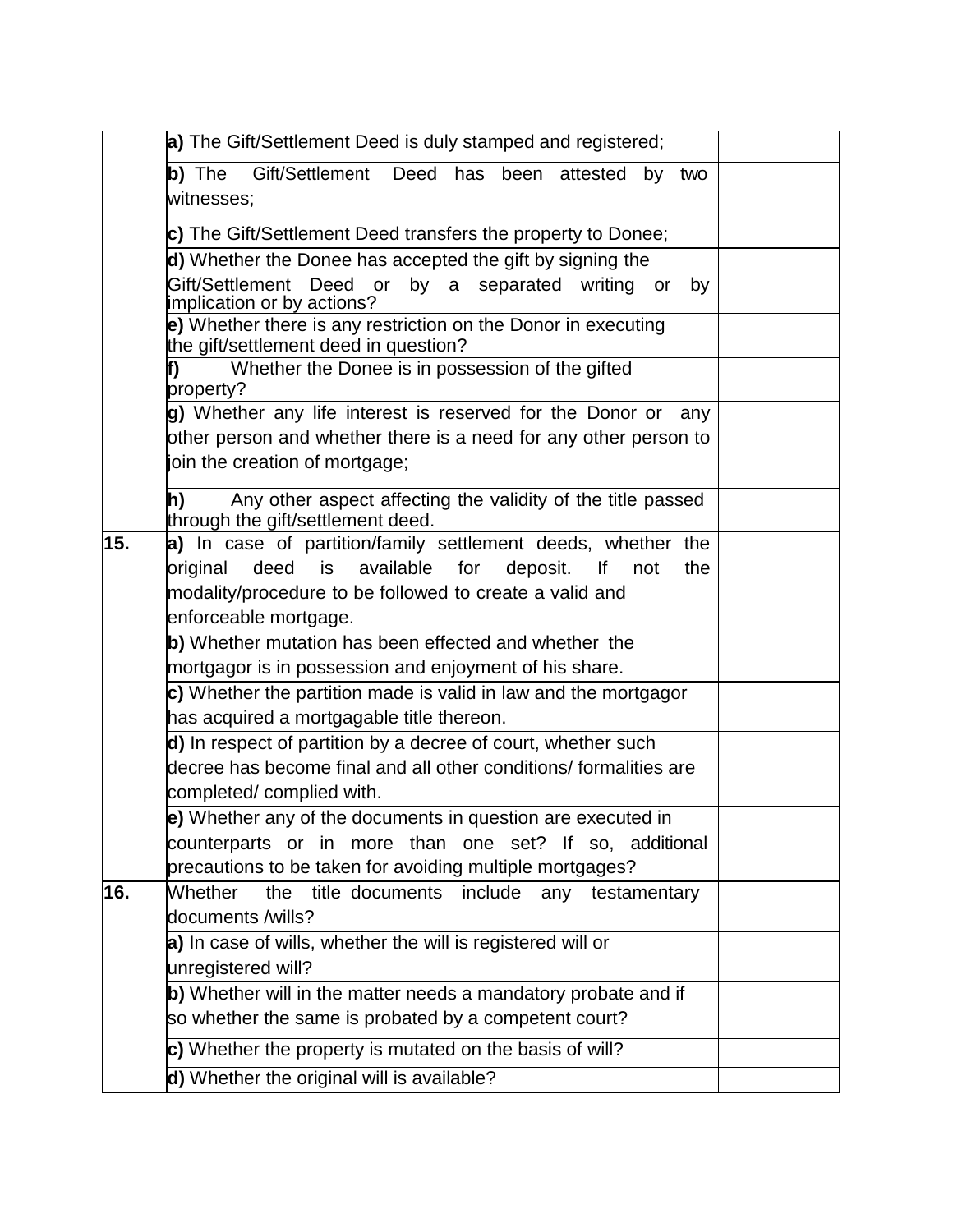|     | e) Whether the original death certificate of the testator is<br>available?                                                                                                                                                                                                                                          |  |
|-----|---------------------------------------------------------------------------------------------------------------------------------------------------------------------------------------------------------------------------------------------------------------------------------------------------------------------|--|
|     | What are the circumstances and/or documents to<br>lf)<br>establish the will in question is the last and final will of the                                                                                                                                                                                           |  |
|     | g) (Comments on the circumstances such as the availability of a<br>declaration by all the beneficiaries about the genuineness/<br>validity of the will, all parties have acted upon the will, etc.,<br>which are relevant to rely on the will, availability of<br>Mother/Original title deeds are to be explained.) |  |
| 17. | a) Whether the property is subject to any wakf rights?                                                                                                                                                                                                                                                              |  |
|     | b) Whether the property belongs to church/ temple or any<br>religious/other institutions having any restriction in creation of<br>charges on such properties?                                                                                                                                                       |  |
|     | c) Precautions/ permissions, if any in respect of the above<br>cases for creation of mortgage?                                                                                                                                                                                                                      |  |
| 18. | a) Where the property is a HUF/joint family property, mortgage is<br>created for family benefit/legal necessity, whether the Major<br>Coparceners have no objection/join in execution, minor's share<br>if any, rights of female members etc.                                                                       |  |
|     | b) Please also comment on any other aspect which may<br>adversely affect the validity of security in such cases?                                                                                                                                                                                                    |  |
| 19. | a) Whether the property belongs to any trust or is subject to<br>the rights of any trust?                                                                                                                                                                                                                           |  |
|     | b) Whether the trust is a private or public trust and whether<br>trust deed specifically authorizes the<br>mortgage of<br>the<br>property?                                                                                                                                                                          |  |
|     | c) If YES, additional precautions/permissions to be obtained<br>for creation of valid mortgage?                                                                                                                                                                                                                     |  |
|     | d) Requirements, if any for creation of mortgage as per the<br>central/state laws applicable to the trust in the matter.                                                                                                                                                                                            |  |
| 20. | a) If the property is Agricultural land, whether the local laws<br>permit mortgage of Agricultural land and whether there are any<br>restrictions for creation/enforcement of mortgage?                                                                                                                             |  |
|     | agricultural<br>of<br>property<br>relevant<br>b)<br>In<br>case<br>other<br>records/documents as per local laws, if any are to be verified to<br>ensure the validity of the title and right to enforce the<br>mortgage?                                                                                              |  |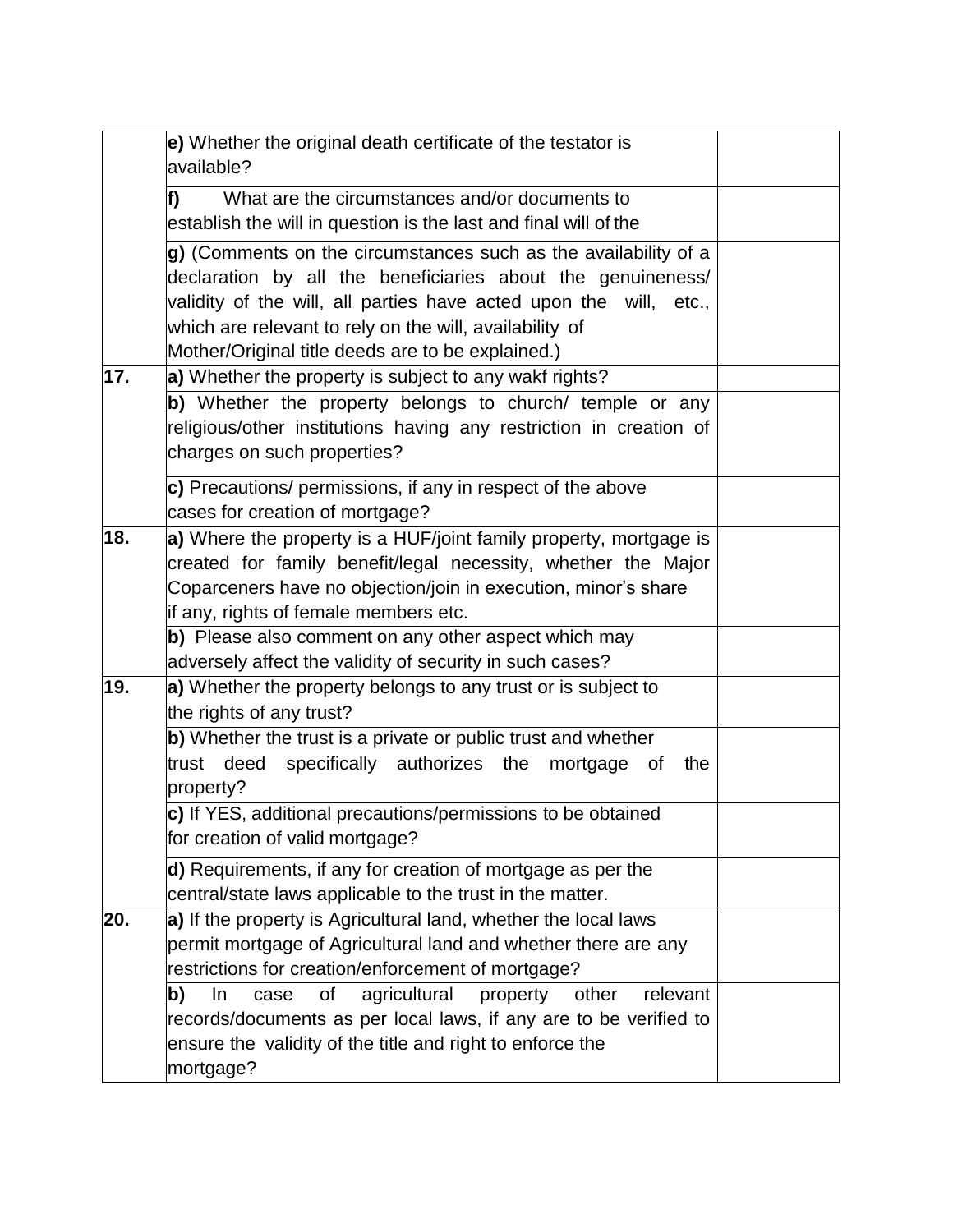|     | c) In the case of conversion of Agricultural land for commercial  |  |
|-----|-------------------------------------------------------------------|--|
|     | otherwise,<br>whether<br>or<br>requisite<br>purposes<br>procedure |  |
|     | followed/permission obtained?                                     |  |
| 21. | Whether the property is affected by any local laws or other       |  |
|     | regulations having a bearing on the creation security (viz.       |  |
|     | Agricultural Laws, weaker Sections, minorities, Land Laws, SEZ    |  |
|     | regulations, Costal Zone Regulations, Environmental Clearance,    |  |
|     | etc.)?                                                            |  |
| 22. | a) Whether the property is subject to any pending or proposed     |  |
|     | land acquisition proceedings?                                     |  |
|     | b) Whether any search/enquiry is made with the<br>Land            |  |
|     | Acquisition Office and the outcome of such search/enquiry?        |  |
| 23. | a) Whether the property is involved in or subject matter of any   |  |
|     | litigation which is pending or concluded?                         |  |
|     | b) If so, whether such litigation would adversely affect the      |  |
|     | creation of a valid mortgage or have any implication of its       |  |
|     | future enforcement?                                               |  |
|     | c) Whether the title documents have any court seal/ marking       |  |
|     | which points out any litigation/ attachment/security to court in  |  |
|     | respect of the property in question? In such case please          |  |
|     | comment on such seal/marking?                                     |  |
| 24. | a) In case of partnership firm, whether the property belongs to   |  |
|     | the firm and the deed is properly registered?                     |  |
|     | b) Property belonging to partners, whether thrown on hotchpot?    |  |
|     | Whether formalities for the same have been completed as per       |  |
|     | applicable laws?                                                  |  |
|     | c) Whether the person(s) creating mortgage has/have authority     |  |
|     | to create mortgage for and on behalf of the firm?                 |  |
| 25. | a) Whether the property belongs to a Limited Company, check       |  |
|     | the Borrowing powers, Board resolution, authorisation to create   |  |
|     | mortgage/execution of documents, Registration of any prior        |  |
|     | charges with the Company Registrar (ROC), Articles of             |  |
|     | Association /provision for common seal etc.                       |  |
|     | b) i) Whether the property (to be mortgaged) is purchased         |  |
|     | by the above Company from any other Company or Limited            |  |
|     | Liability Partnership (LLP) firm ? Yes / No.                      |  |
|     |                                                                   |  |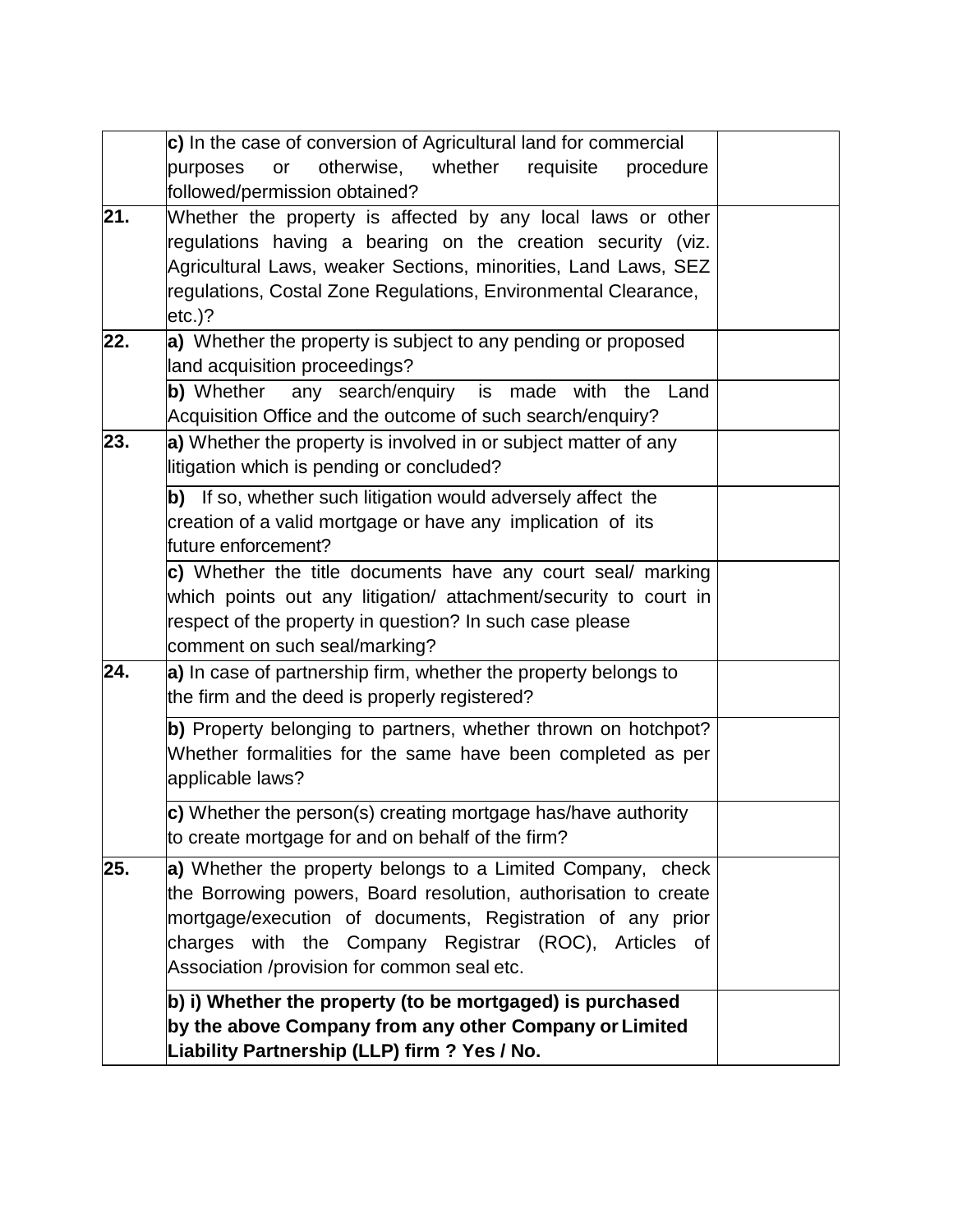|     | ii) If yes, whether the search of charges of the property (to<br>be mortgaged) has been carried out with Registrar of<br>Companies (RoC) in respect of such vendor company / LLP<br>(seller) and the vendee company (purchaser)?                                                                                                                                                                                                                                |  |
|-----|-----------------------------------------------------------------------------------------------------------------------------------------------------------------------------------------------------------------------------------------------------------------------------------------------------------------------------------------------------------------------------------------------------------------------------------------------------------------|--|
|     | iii) Whether the above search of charges reveals any prior<br>charges/encumbrances, on the property (proposed to be<br>mortgaged) created by the vendor company (seller)?<br>Yes / No.                                                                                                                                                                                                                                                                          |  |
|     | iv) If the search reveals encumbrances / charges, whether<br>such charges/encumbrances have been satisfied?<br>Yes/No                                                                                                                                                                                                                                                                                                                                           |  |
| 26. | In case of Societies, Association, the required authority/power to<br>borrower and whether the mortgage can be created, and the<br>requisite resolutions, bye-laws.                                                                                                                                                                                                                                                                                             |  |
| 27. | a) Whether any POA is involved in the chain of title?                                                                                                                                                                                                                                                                                                                                                                                                           |  |
|     | b) Whether the POA involved is one coupled with interest, i.e. a<br>Development Agreement-cum-Power of Attorney. If so, please<br>clarify whether the same is a registered document and hence<br>it has created an interest in favour of the builder/developer and<br>as such is irrevocable as per law.                                                                                                                                                        |  |
|     | c) In case the title document is executed by the POA holder,<br>please clarify whether the POA involved is (i) one executed by<br>the Builders viz. Companies/ Firms/Individual or Proprietary<br>Concerns in favour of their Partners/ Employees/ Authorized<br>Representatives to sign Flat Allotment Letters, NOCs,<br>Agreements of Sale, Sale Deeds, etc. in favour of buyers of<br>flats/units (Builder's POA) or (ii) other type of POA (Common<br>POA). |  |
|     | d) In case of Builder's POA, whether a certified copy of POA is<br>available and the same has been verified/compared with the<br>original POA.                                                                                                                                                                                                                                                                                                                  |  |
|     | e) In case of Common POA (i.e. POA other than Builder's<br>POA), please clarify the following clauses in respect of POA.                                                                                                                                                                                                                                                                                                                                        |  |
|     | Whether the original POA is verified and the title<br>investigation is done on the basis of original POA?<br>Whether the POA is a registered one?<br>ii)<br>iii)<br>Whether the POA is a special or general one?<br>Whether the POA contains a specific authority for<br>iv)                                                                                                                                                                                    |  |
|     | execution of title document in question?                                                                                                                                                                                                                                                                                                                                                                                                                        |  |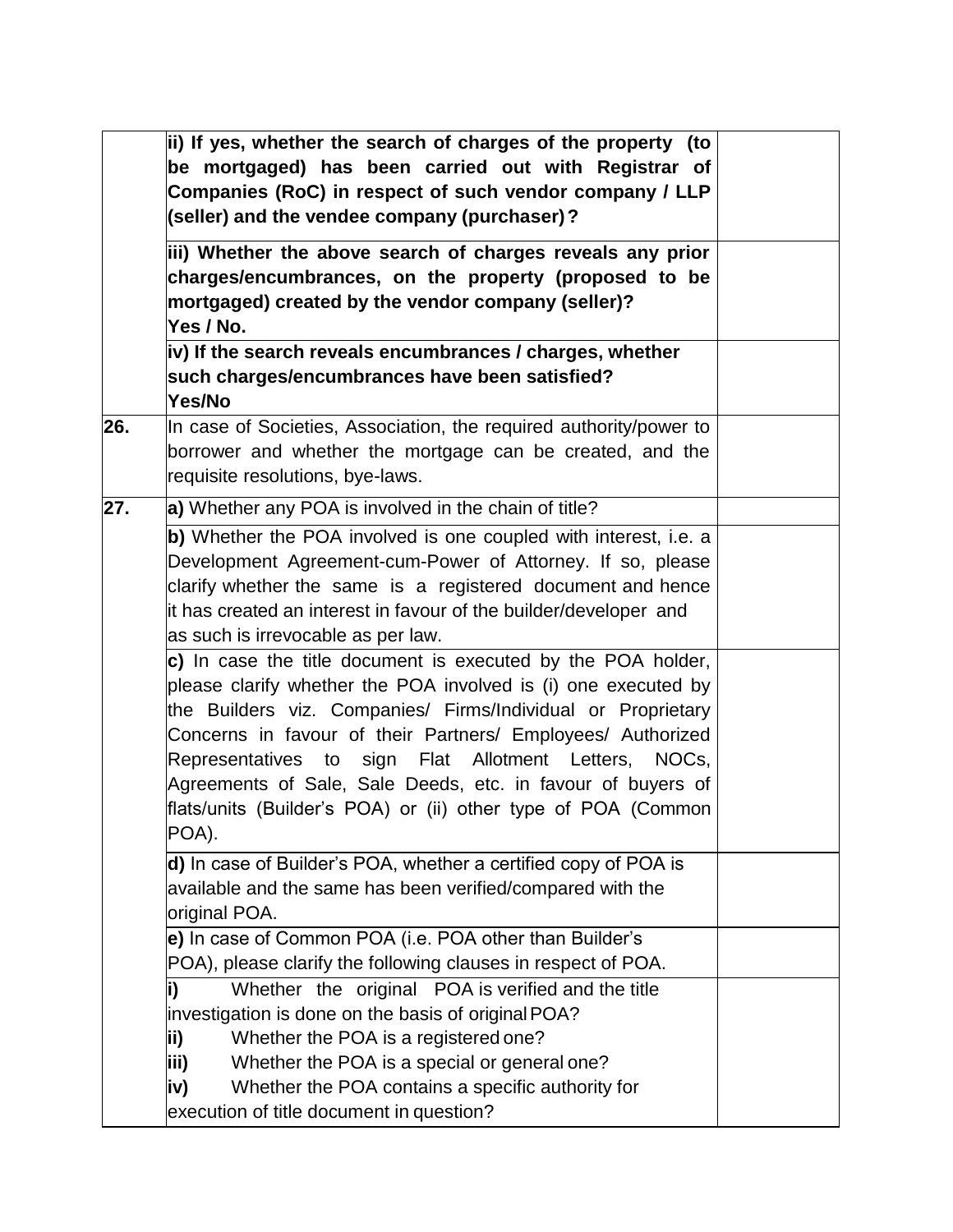|     |                                                     | a) Whether the POA was in force and not revoked or had                                                                                                                                                                                                                            |  |
|-----|-----------------------------------------------------|-----------------------------------------------------------------------------------------------------------------------------------------------------------------------------------------------------------------------------------------------------------------------------------|--|
|     |                                                     | become invalid on the date of execution of the document in                                                                                                                                                                                                                        |  |
|     |                                                     | question? (Please clarify whether the same has been                                                                                                                                                                                                                               |  |
|     | ascertained from the office of sub-registrar also?) |                                                                                                                                                                                                                                                                                   |  |
|     |                                                     | b) Please comment on the genuineness of POA?                                                                                                                                                                                                                                      |  |
|     |                                                     | c) The unequivocal opinion on the enforceability and validity of                                                                                                                                                                                                                  |  |
|     |                                                     | the POA.                                                                                                                                                                                                                                                                          |  |
| 28. |                                                     | Whether mortgage is being created by a POA holder, check<br>genuineness of the Power of Attorney and the extent of the<br>powers given therein and whether the same is<br>properly<br>executed/ stamped/ authenticated in terms of the Law of the<br>place, where it is executed. |  |
| 29. |                                                     | If the property is a flat/apartment or residential/commercial                                                                                                                                                                                                                     |  |
|     |                                                     | complex, check and comment on the following:                                                                                                                                                                                                                                      |  |
|     | a)                                                  | Promoter's/Land owner's title to the land/ building;                                                                                                                                                                                                                              |  |
|     | b)                                                  | Development Agreement/Power of Attorney;                                                                                                                                                                                                                                          |  |
|     | c)                                                  | Extent of authority of the Developer/builder;                                                                                                                                                                                                                                     |  |
|     | d)                                                  | Independent title verification of the Land and/or building in                                                                                                                                                                                                                     |  |
|     |                                                     | question;                                                                                                                                                                                                                                                                         |  |
|     | le)                                                 | Agreement for sale (duly registered);                                                                                                                                                                                                                                             |  |
|     | f)                                                  | Payment of proper stamp duty;                                                                                                                                                                                                                                                     |  |
|     | g)                                                  | Requirement of registration of sale agreement, development                                                                                                                                                                                                                        |  |
|     |                                                     | agreement, POA, etc.;                                                                                                                                                                                                                                                             |  |
|     | h)                                                  | Approval of building plan, permission of appropriate/local                                                                                                                                                                                                                        |  |
|     |                                                     | authority, etc.;                                                                                                                                                                                                                                                                  |  |
|     | i)                                                  | Conveyance in favour of Society/ Condominium concerned;                                                                                                                                                                                                                           |  |
|     |                                                     | Occupancy Certificate/allotment letter/letter of possession;                                                                                                                                                                                                                      |  |
|     | k)                                                  | Membership details in the Society etc.;                                                                                                                                                                                                                                           |  |
|     | I)                                                  | <b>Share Certificates;</b>                                                                                                                                                                                                                                                        |  |
|     | m)                                                  | No Objection Letter from the Society;                                                                                                                                                                                                                                             |  |
|     | n)                                                  | All legal requirements under the local/Municipal<br>laws,                                                                                                                                                                                                                         |  |
|     |                                                     | regarding ownership of flats/Apartments/Building Regulations,                                                                                                                                                                                                                     |  |
|     |                                                     | Development Control Regulations, Co- operative Societies' Laws                                                                                                                                                                                                                    |  |
|     | etc.:                                               |                                                                                                                                                                                                                                                                                   |  |
|     | O)                                                  | Requirements, for noting the Bank charges on the records                                                                                                                                                                                                                          |  |
|     |                                                     | of the Housing Society, if any;                                                                                                                                                                                                                                                   |  |
|     | p)                                                  | If the property is a vacant land and construction is yet to be                                                                                                                                                                                                                    |  |
|     |                                                     | made, approval of lay-out and other precautions, if any.                                                                                                                                                                                                                          |  |
|     | q)                                                  | Whether the numbering pattern of the units/flats tally in all                                                                                                                                                                                                                     |  |
|     |                                                     | documents such as approved plan, agreement plan, etc.                                                                                                                                                                                                                             |  |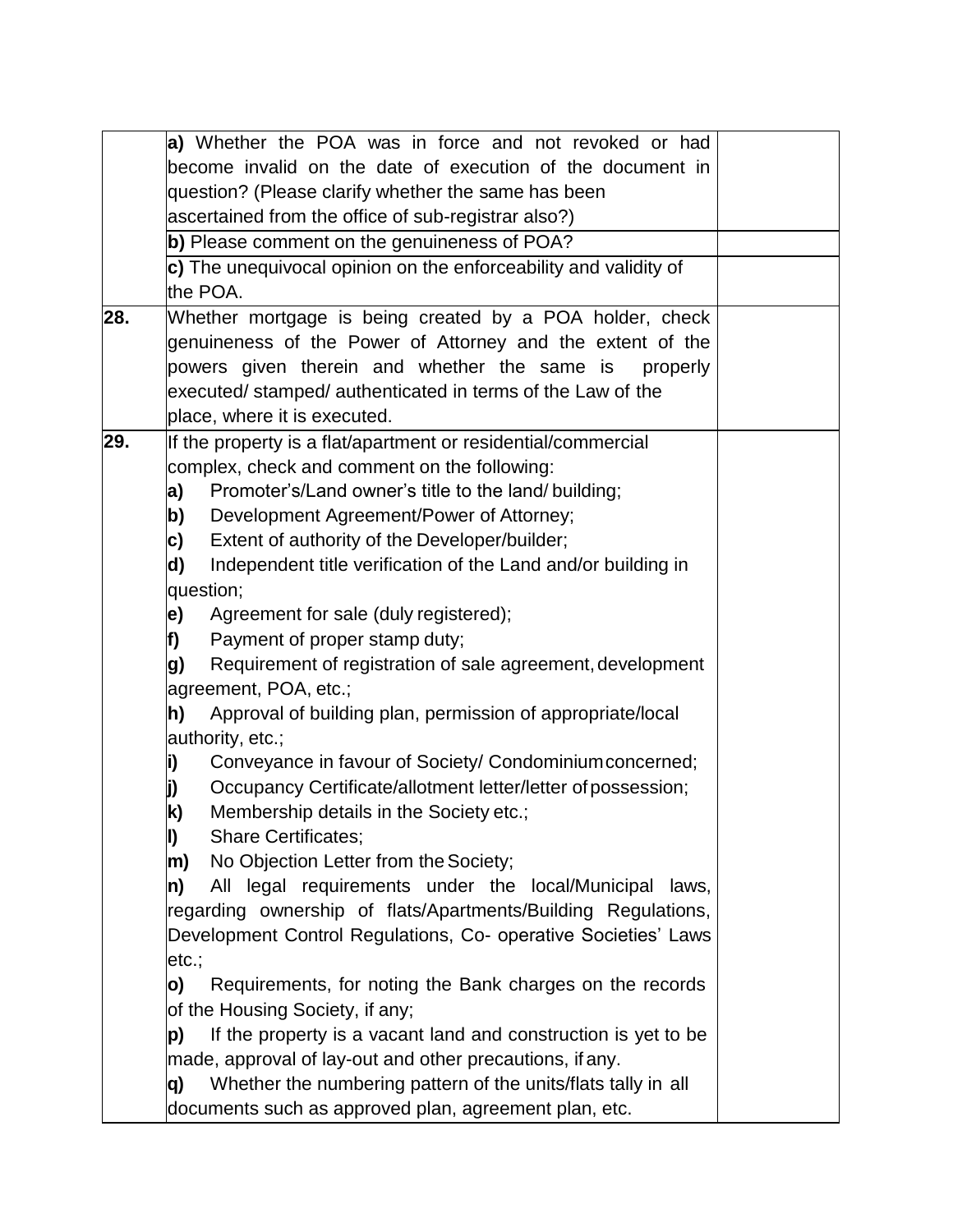| 30. | Encumbrances, Attachments, and/or claims whether<br>of            |  |
|-----|-------------------------------------------------------------------|--|
|     | Government, Central or State or other Local authorities or Third  |  |
|     | Party claims, Liens etc. and details thereof.                     |  |
| 31. | The period covered under the Encumbrances Certificate and the     |  |
|     | name of the person in whose favour the encumbrance is created     |  |
|     | and if so, satisfaction of charge, if any.                        |  |
| 32. | Details regarding property tax or land revenue or other statutory |  |
|     | dues paid/payable as on date and if not paid, what remedy?        |  |
| 33. | a) Urban land ceiling clearance, whether required and if so,      |  |
|     | details thereon.                                                  |  |
|     | b) Whether No Objection Certificate under the Income Tax Act is   |  |
|     | required/ obtained?                                               |  |
| 34. | of RTC extracts/mutation<br>Details<br>extracts/ Katha<br>extract |  |
|     | pertaining to the property in question.                           |  |
| 35. | Whether the name of mortgagor is reflected as owner in the        |  |
|     | revenue/Municipal/Village records?                                |  |
| 36. | a <br>Whether the property offered as security is clearly         |  |
|     | demarcated?                                                       |  |
|     | b)<br>Whether the demarcation/ partition of the property is       |  |
|     | legally valid?                                                    |  |
|     | c) Whether the property has clear access as per documents?        |  |
|     | (The property should be legally accessible through normal         |  |
|     | carriers to transport goods to factories / houses, as the         |  |
|     | case may be).                                                     |  |
| 37. | Whether the property can be identified from the following         |  |
|     | documents, and discrepancy/doubtful circumstances, if any         |  |
|     | revealed on such scrutiny?                                        |  |
|     | a) Document in relation to electricity connection;                |  |
|     | Document in relation to water connection;<br>b)                   |  |
|     | Document in relation to Sales Tax Registration, if any<br>c)      |  |
|     | applicable;                                                       |  |
|     | d) Other utility bills, if any.                                   |  |
| 38. | In respect of the boundaries of the property, whether there is a  |  |
|     | difference/discrepancy in any of the title documents or any other |  |
|     | documents (such as valuation report, utility bills, etc.) or the  |  |
|     | actual current boundary? If so please elaborate/ comment on the   |  |
|     | same.                                                             |  |
| 39. | If the valuation report and/or approved/ sanctioned plans are     |  |
|     | made available, please comment on the same including<br>the       |  |
|     | comments on the description and boundaries of the property on     |  |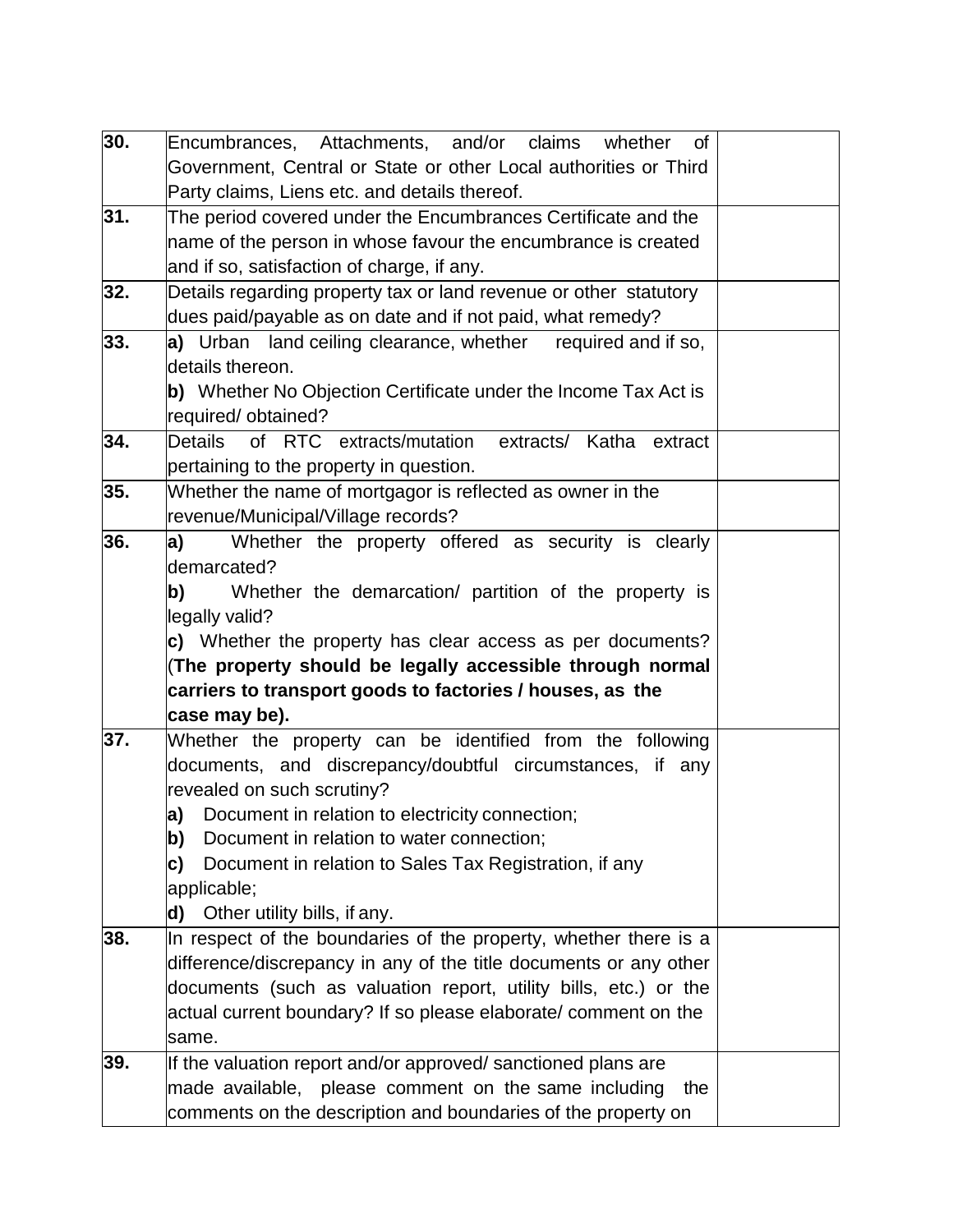|     | the said document and that in the title deeds.                                                                                                                                                                                                                                   |      |
|-----|----------------------------------------------------------------------------------------------------------------------------------------------------------------------------------------------------------------------------------------------------------------------------------|------|
|     | (If the valuation report and/or approved plan are not available at                                                                                                                                                                                                               |      |
|     | the time of preparation of TIR, please provide these comments                                                                                                                                                                                                                    |      |
|     | subsequently, on making the same available to the advocate.)                                                                                                                                                                                                                     |      |
| 40. | Any bar/restriction for creation of mortgage under any local or                                                                                                                                                                                                                  |      |
|     | special enactments, details of proper registration of documents,                                                                                                                                                                                                                 |      |
|     | payment of proper stamp duty etc.                                                                                                                                                                                                                                                |      |
| 41. | Whether the Bank will be able to enforce SARFAESI Act, if                                                                                                                                                                                                                        |      |
|     | required against the property offered as security?                                                                                                                                                                                                                               |      |
|     | <b>Property is SARFAESI compliant (Y/N)</b>                                                                                                                                                                                                                                      | YES. |
| 42. | In case of absence of original title deeds, details of legal and<br>other requirements for creation of a proper, valid<br>and<br>enforceable mortgage by deposit of certified extracts duly<br>certified etc., as also any precaution to be taken by the Bank in<br>this regard. |      |
| 43. | Whether the governing law/constitutional documents of the                                                                                                                                                                                                                        |      |
|     | mortgagor (other than natural persons) permits creation of<br>mortgage and additional precautions, if any to be taken in such                                                                                                                                                    |      |
|     | cases.                                                                                                                                                                                                                                                                           |      |
| 44. | Additional aspects relevant for investigation of title as per local                                                                                                                                                                                                              |      |
|     | laws.                                                                                                                                                                                                                                                                            |      |
| 45. | Additional suggestions, if any to safeguard the interest of Bank/                                                                                                                                                                                                                |      |
|     | ensuring the perfection of security.                                                                                                                                                                                                                                             |      |
| 46. | The specific persons who are required to create mortgage/to                                                                                                                                                                                                                      |      |
|     | deposit documents creating mortgage.                                                                                                                                                                                                                                             |      |
| 47. | Whether the Real Estate Project comes under Real Estate                                                                                                                                                                                                                          |      |
|     | (Regulation and Development) Act, 2016?<br>Y/N.                                                                                                                                                                                                                                  |      |
|     | Whether the project is registered with the Real Estate                                                                                                                                                                                                                           |      |
|     | Regulatory Authority? If so, the details of such registration                                                                                                                                                                                                                    |      |
|     | are to be furnished,                                                                                                                                                                                                                                                             |      |
|     | Whether the registered agreement for sale as prescribed in                                                                                                                                                                                                                       |      |
|     | the above Act/Rules there under is executed?                                                                                                                                                                                                                                     |      |
|     | Whether the details of the apartment/ plot in question are                                                                                                                                                                                                                       |      |
|     | verified with the list of number and types of apartments or                                                                                                                                                                                                                      |      |
|     | plots booked as uploaded by the promoter in the website of                                                                                                                                                                                                                       |      |
|     | <b>Real Estate Regulatory Authority?</b>                                                                                                                                                                                                                                         |      |

Note: In case separate sheets are required, the same may be used, signed and annexed.

Date:

Place: Place: Signature of the Advocate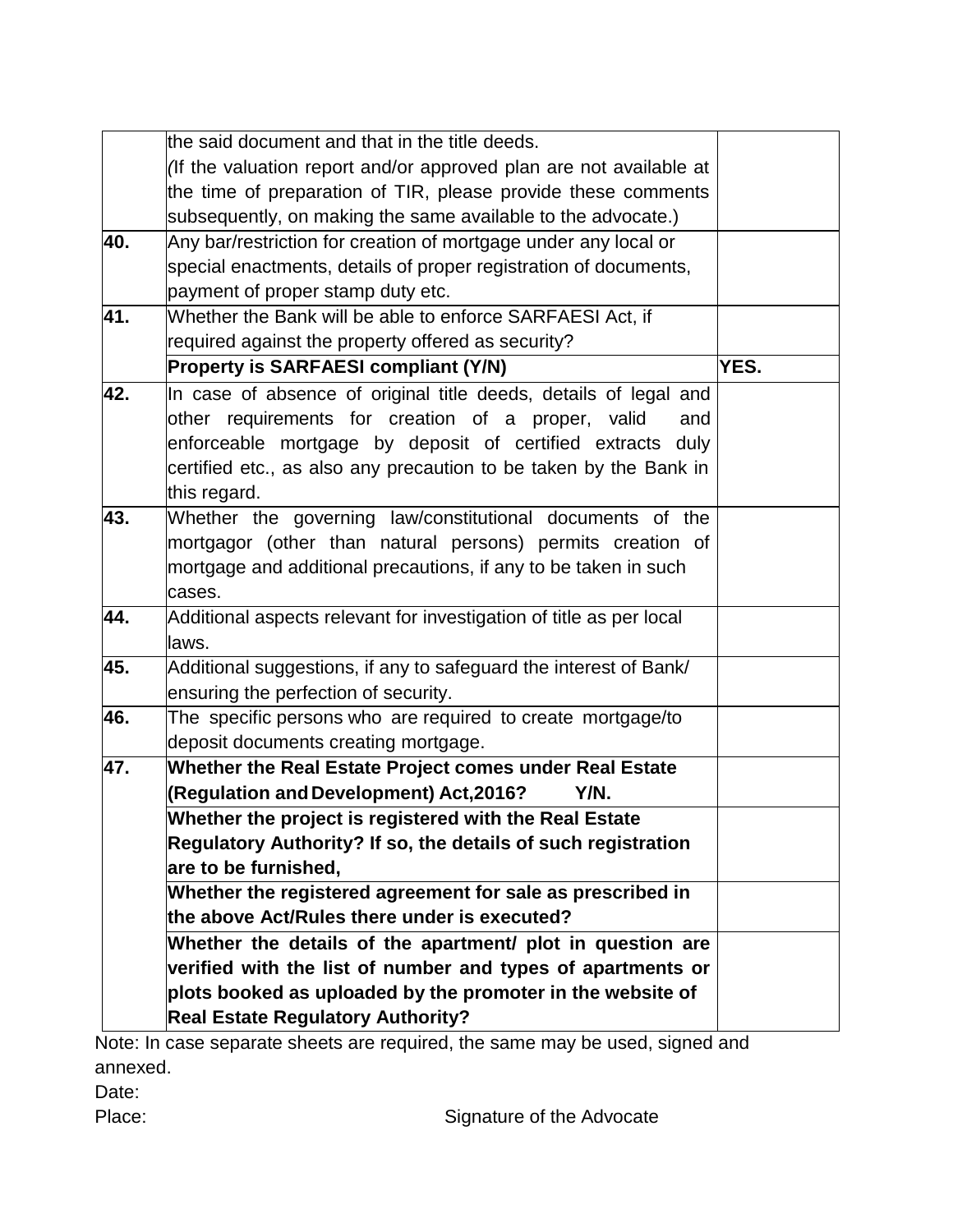#### **Annexure-C**

#### **Certificate of title (To be submitted by Advocate)**

I have examined the Original Title Deeds intended to be deposited relating to the schedule property/(ies) and offered as security by way of \*Registered/ Equitable/English Mortgage (\*please specify the kind of mortgage) and that the documents of title referred to in the Opinion are valid evidence of Right, title and Interest and that if the said Registered/ Equitable Mortgage is created, it will satisfy the requirements of creation of Registered/ Equitable Mortgage and I further certifythat:

**2.** I have examined the Documents in detail, taking into account all the Guidelines in the check list vide Annexure-B and the other relevantfactors.

**3.** I confirm having made a search in the Land/ Revenue records. I also confirm having verified and checked the records of the relevant Government Offices,/Sub-Registrar(s) Office(s), Revenue Records, Municipal/ Panchayat Office, Land Acquisition Office, Registrar of Companies Office, Wakf Board (wherever applicable). I do not find anything adverse which would prevent the Title Holders from creating a valid Mortgage. I am liable /responsible, if any loss is caused to the Bank due to negligence on my part or by my agent in making search.

**4.** Following scrutiny of Land Records/ Revenue Records, relative Title Deeds, certified copies of such title deeds obtained from the concerned registrar office and encumbrance certificate (EC), I hereby certify the genuineness of the Title Deeds. Suspicious/ Doubt, if any, has been clarified by making necessary enquiries.

**5.** There are no prior Mortgage/ Charges/ encumbrances whatsoever, as could be seen from the Encumbrance Certificate for the period from to to pertaining to the Immovable Property/(ies) covered by above said Title Deeds. The property is free from all Encumbrances.

**6.** In case of second/subsequent charge in favour of the Bank, there are no other mortgages/charges other than already stated in the Loan documents and agreed to by the Mortgagor and the Bank (Delete, whichever is inapplicable).

**7.** Minor/(s) and his/ their interest in the property/(ies) is to the extent of \_\_\_\_\_\_ (Specify the share of the Minor with Name). (Strike out if not applicable).

**8.** The Mortgage if created, will be available to the Bank for the Liability of the Intending Borrower, Shri/Smt/M/s.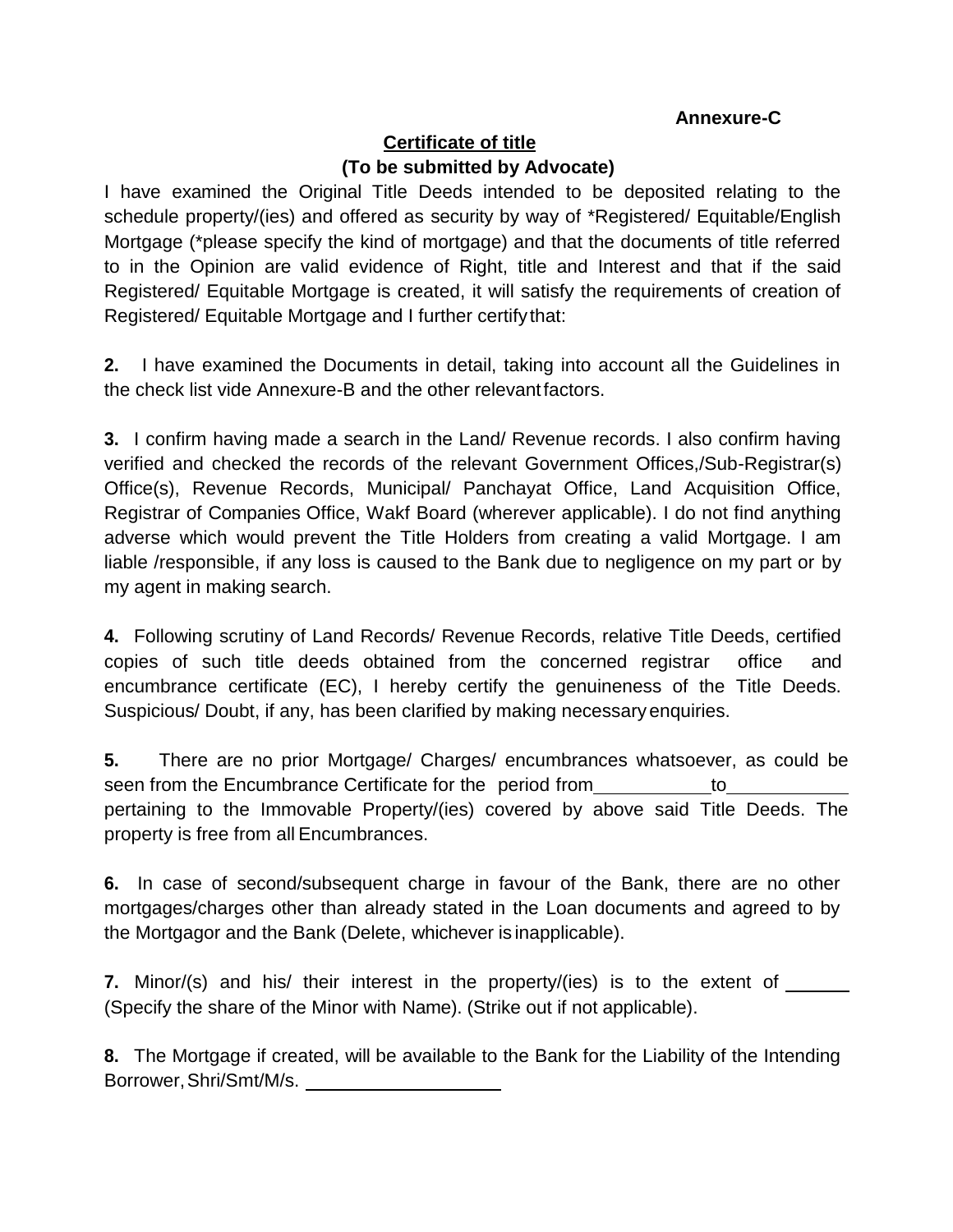**9.** I certify that Shri/ Smt/ M/s. has / have an has / have an absolute, clear and Marketable title over the Schedule property/ (ies). I further certify that the above title deeds are genuine and a valid mortgage can be created and the said Mortgage would be enforceable.

**10.** In case of creation of Mortgage by Deposit of title deeds, we certify that the deposit of following title deeds/ documents would create a valid and enforceable mortgage: a.

b.

**11.** There are no legal impediments for creation of the Mortgage under any applicable Law/ Rules in force.

#### **12. It is certified that the property is SARFAESI compliant. SCHEDULE OF THE PROPERTY(IES)**

Place :

Date : Signature of the advocate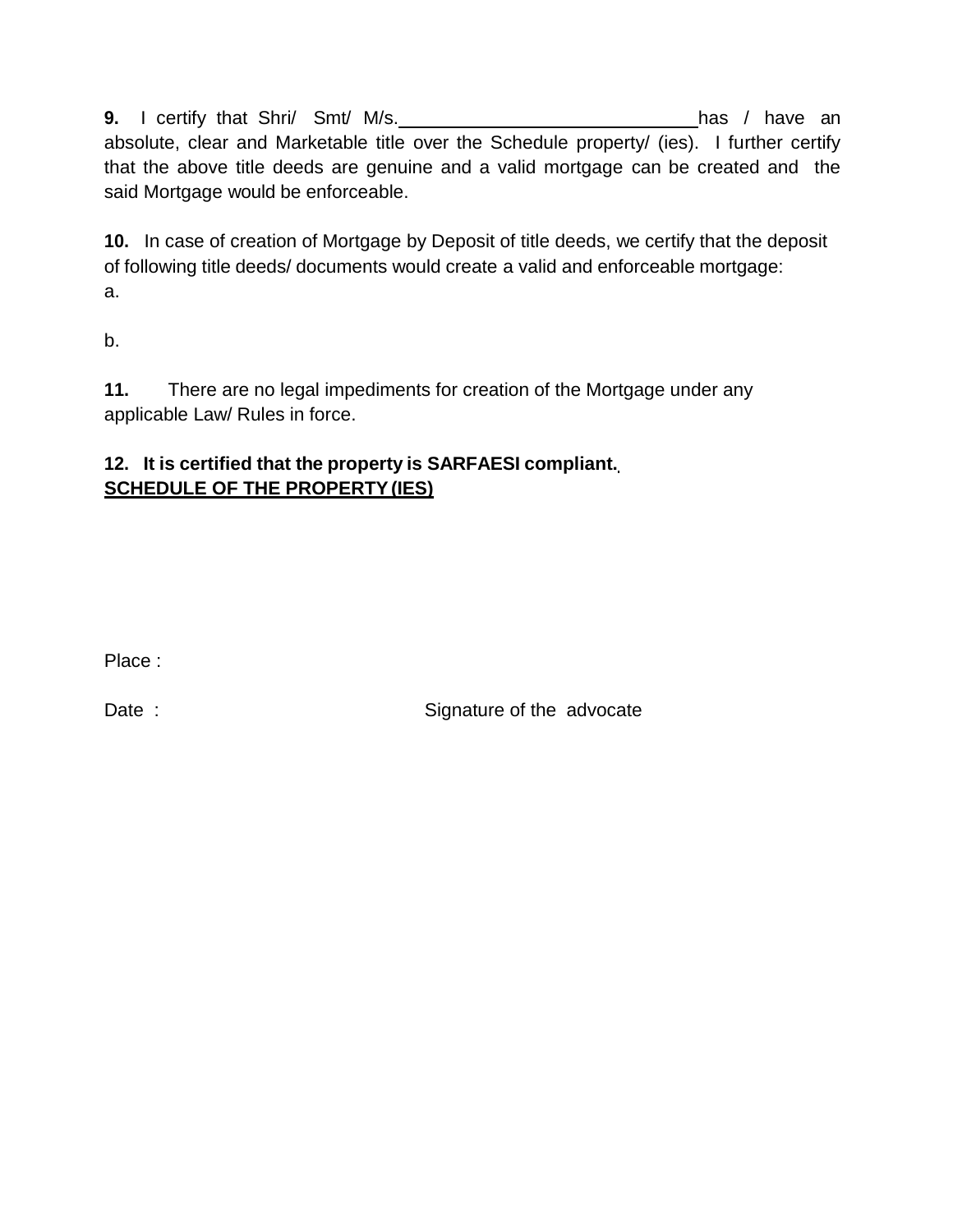### **Certificate of Title on the Basis of Certified copies of the Title Deeds (In respect of take over loans)**

I have examined the Certified copies of Original Title Deeds intended to be deposited relating to the schedule property (ies) to be offered as security by way of \*Registered/ Equitable/English Mortgage and that the certified copies of documents of title referred to in the Opinion are valid as secondary evidence of Right, title and Interest and that the said Registered/ Equitable Mortgage to be created on production of original title deeds will satisfy the requirements of creation of Registered/ Equitable Mortgage and I further certify that:

#### **(\*please specify the kind of mortgage)**

**2.** I have examined the Certified copies of Documents in detail, taking into account all the Guidelines in the check list vide Annexure-B and the other relevant factors and undertake to re-examine the original title deeds as and when produced and

**3.** I confirm having made a search in the Land/ Revenue records. I also confirm having verified and checked the records of the relevant Government Offices,/Sub-Registrar(s) Office(s), Revenue Records, Municipal/ Panchayat Office, Land Acquisition Office, Registrar of Companies Office, Wakf Board (wherever applicable). I do not find anything adverse which would prevent the Title Holders from creating a valid Mortgage on production of the original title deeds. I am liable /responsible, if any loss is caused to the Bank due to negligence on my part or by my agent in makingsearch.

**4.** Following scrutiny of Land Records/ Revenue Records and relative Certified copies of Title Deeds, certified copies of such title deeds obtained from the concerned registrar office and encumbrance certificate (EC) I hereby certify the genuineness on the basis of the certified copies of the Title Deeds. Suspicious/ Doubt, if any, has been clarified by making necessary enquiries.

**5.** There are no prior Mortgage/ Charges/ encumbrances whatsoever, as could be seen from the Encumbrance Certificate for the period from to bertaining to pertaining to **6.** In case of second/subsequent charge in favour of the Bank, there are no other

mortgages/charges other than already stated in the Loan documents and agreed to by the Mortgagor and the Bank (Delete, whichever is inapplicable).

**7.** Minor/(s) and his/ their interest in the property/(ies) is to the extent of

( Specify the share of the Minor with Name). (Strike out if not applicable).

**8.** The Mortgage if created, will be available to the Bank for the Liability of the Intending Borrower, Shri/ Smt/M/s.

**9.** I certify that Shri/ Smt/ M/s. has / have an has / have an absolute, clear and Marketable title over the Schedule property/ (ies). I further certify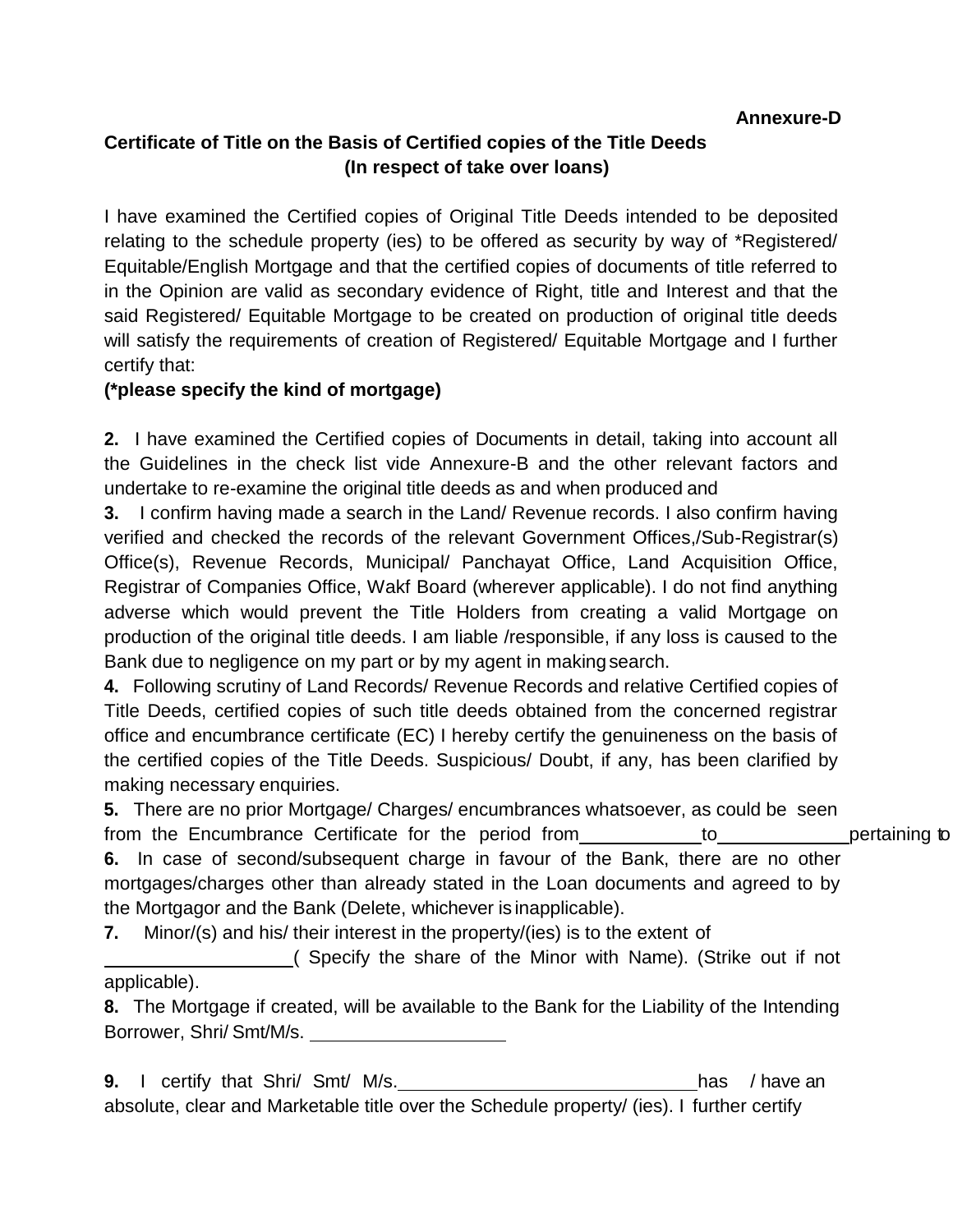that the above certified copies of title deeds appear to be genuine and a valid mortgage can be created on the basis of the original title deeds and the said Mortgage would be enforceable.

**10.** In case of creation of Mortgage by Deposit of title deeds, we certify that the deposit of original title deeds/ documents the certified copies of which have been examined would create a valid and enforceable mortgage:-

a)

b)

There are no legal impediments for creation of the Mortgage on production of original of title deeds the certified copies of which I have examined under any applicable Law/ Rules in force.

#### **SCHEDULE OF THE PROPERTY/IES**

Place:- **Signature of the advocate Place:**-

Date: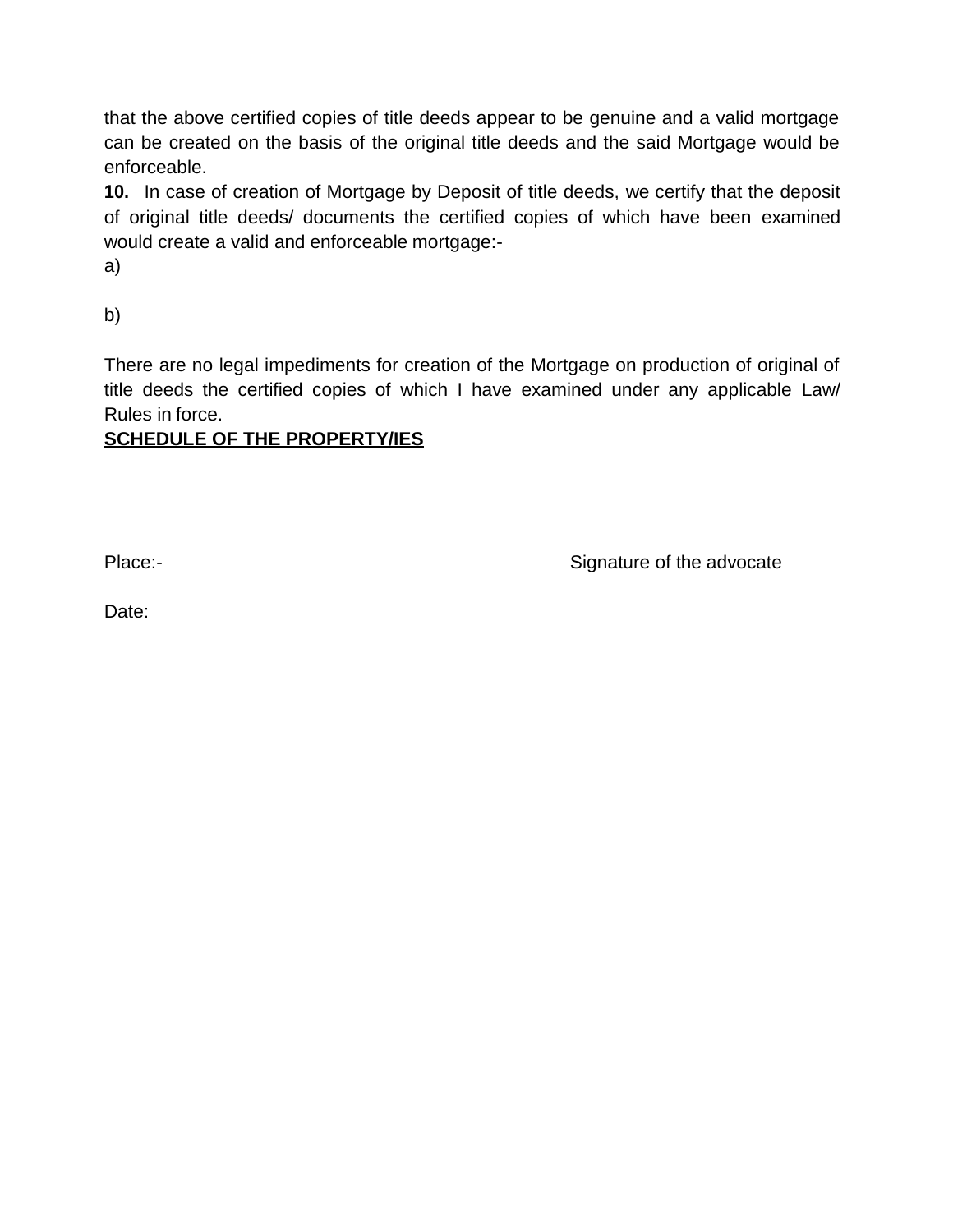#### **Checklist for scrutiny of TIR by the branches Annexure-E**

The officials scrutinising the TIR need to verify and examine each and every columns/ paragraphs in the TIR and the certificate. This checklist is not in substitution but in addition to such scrutiny.

Name of the borrower in the state of the borrower in the state of the state of the state of the state of the state of the state of the state of the state of the state of the state of the state of the state of the state of Name of the Advocate submitted the TIR :

Number & Date of TIR

Short description of the property covered by TIR:

| $\overline{\mathsf{s}}$ .<br>No. | <b>Details</b>                                                                                                                                                                                                                                                                                                                                                                                                                | Y/N |
|----------------------------------|-------------------------------------------------------------------------------------------------------------------------------------------------------------------------------------------------------------------------------------------------------------------------------------------------------------------------------------------------------------------------------------------------------------------------------|-----|
| 1.                               | Whether the advocate submitted the TIR is in Bank's panel of<br>lawyers identified for submission of TIR?                                                                                                                                                                                                                                                                                                                     | Υ.  |
| 2.                               | Whether the report and certificate submitted by the advocate are in<br>the Bank's prescribed format?                                                                                                                                                                                                                                                                                                                          |     |
| 3.                               | Whether the TIR by the advocate is unconditional?                                                                                                                                                                                                                                                                                                                                                                             |     |
| 4.                               | If the TIR has any conditions, whether the same are complied<br>with?                                                                                                                                                                                                                                                                                                                                                         |     |
| 5.                               | As per the TIR, whether the documents of title are complete in all<br>respects and sufficient to convey a clear, absolute and marketable<br>title to the property                                                                                                                                                                                                                                                             |     |
| 6.                               | a) As per the TIR, whether the property offered as security to the<br>Bank is unencumbered/ unattached?                                                                                                                                                                                                                                                                                                                       |     |
|                                  | b) Whether the Advocate who has issued TIR has<br>taken<br>search in the Registrar of Companies where the borrower is a<br>company. In case the borrower has purchased the property<br>(which is to be mortgaged) from another company, the<br>Advocate has to make search in the ROC for both the<br>companies.<br>What are the observations/comments of the advocate on item<br>No. 5 (b) and 25 (b) i to iv of Annexure-B. |     |
| 7.                               | As per the TIR, whether the persons seeking to secure the<br>property to the Bank have a clear and marketable title thereto and                                                                                                                                                                                                                                                                                               |     |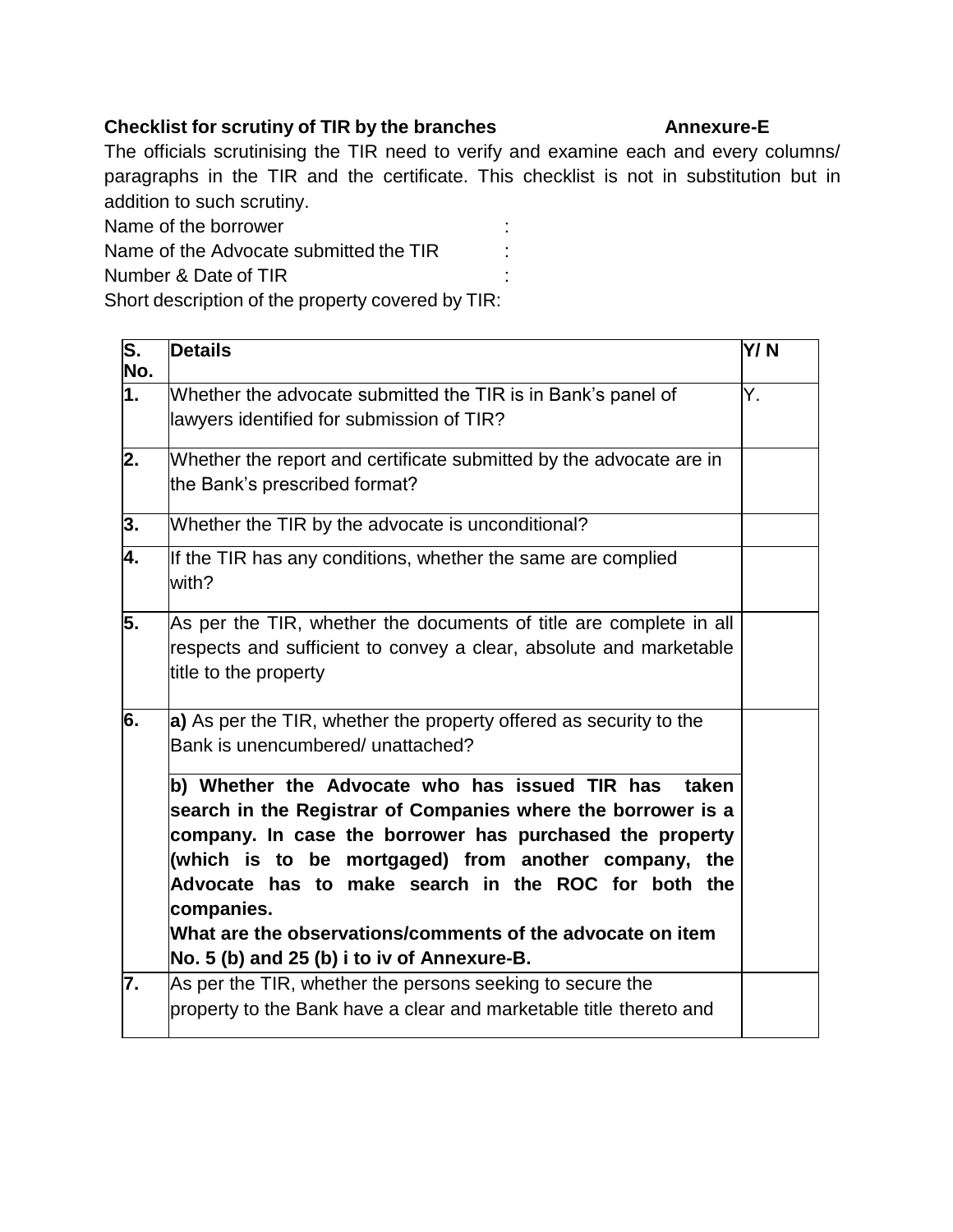|     | are legally capable of creating the charge thereon in favour of the<br>Bank?                                                                                                                                                                                                                      |  |
|-----|---------------------------------------------------------------------------------------------------------------------------------------------------------------------------------------------------------------------------------------------------------------------------------------------------|--|
| 8.  | As per the TIR, whether the property is subject to any tenancy law<br>which will affect the Bank's rights eventually to take possession<br>thereof or cause it to be sold or otherwise exercise its rights as<br>mortgagee?                                                                       |  |
| 9.  | As per the TIR, whether the property offered is an agricultural<br>property and if so additional precautions in respect of the<br>acceptability of such security have been examined?                                                                                                              |  |
| 10. | Whether the advocate has made searches of the registers and<br>other records maintained by the Sub-Registrar of Assurances,<br>Collector and/or other revenue authorities for ascertaining whether<br>there is any outstanding mortgage or charge on the property to be<br>mortgaged to the Bank? |  |
| 11. | Whether the advocate has confirmed that he has conducted<br>independent Search in the Records of Sub-Registrar Office(s)<br>concerned and that the documents, convey Clear, Absolute and<br>Marketable Title and are sufficient for creation of<br>valid<br>a<br>Mortgage?                        |  |
| 12. | Whether the TIR reveals involvement of any gift deed, PoA, or<br>other circumstances attracting special precautions? (Two<br><b>TIRs</b><br>from Advocates need to be obtained in thesecases).                                                                                                    |  |
| 13. | Whether the advocate has also submitted the fee receipt for<br>conducting Search in the Office of Sub-Registrar(s) along with the<br>TIR?                                                                                                                                                         |  |
| 14. | Whether the property particulars mentioned in the Title Deed (Sale<br>Deed/ Khatauni) tally with those in the Non Encumbrance<br>Certificate, approved Building Plan and TIR, etc.?                                                                                                               |  |
| 15. | Whether all the Original Documents and other Link Documents as<br>stipulated by the advocate in the TIR are obtained?                                                                                                                                                                             |  |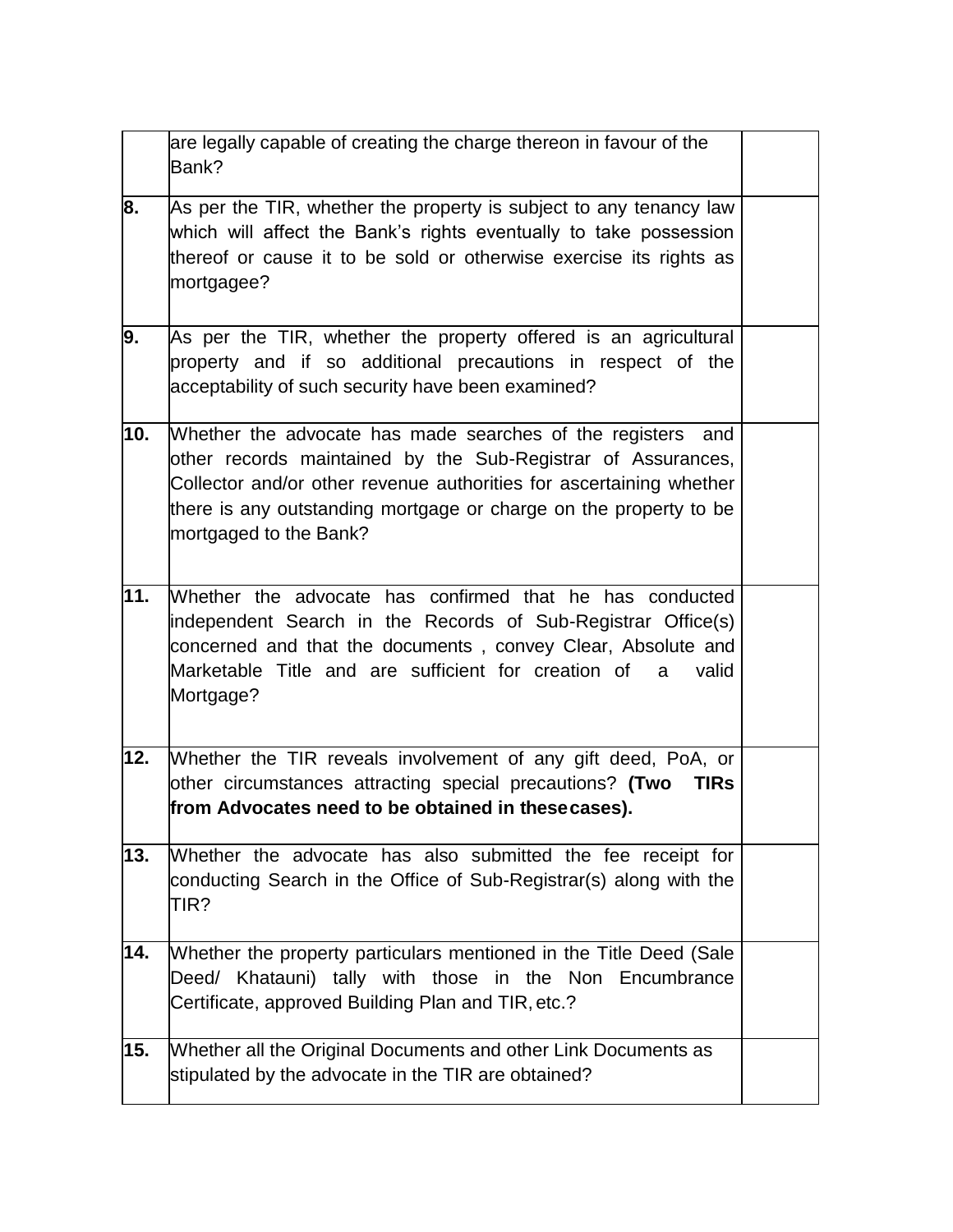| In respect of loans of Rs.1.00 crore and above whether:-                                                                                 |                            |  |  |
|------------------------------------------------------------------------------------------------------------------------------------------|----------------------------|--|--|
| a)<br>search of title/encumbrance was made by the advocate for a                                                                         |                            |  |  |
| period of not less than 30 years?                                                                                                        |                            |  |  |
|                                                                                                                                          |                            |  |  |
| b) Whether satisfactory search report (TIR) is obtained from two<br>advocates <b>irrespective of amount</b> in all segments (including   |                            |  |  |
| Housing Loans) in the following cases:-                                                                                                  |                            |  |  |
| Properties offered by third party guarantors whether<br>li.                                                                              |                            |  |  |
| lindividual or non-individual.                                                                                                           |                            |  |  |
| ii.<br>Properties acquired through Gift deed.                                                                                            |                            |  |  |
| Properties sold by Power of Attorney holders.<br>iii.                                                                                    |                            |  |  |
|                                                                                                                                          |                            |  |  |
|                                                                                                                                          |                            |  |  |
|                                                                                                                                          |                            |  |  |
| b) In case of Housing Loans where properties do not fall into the<br>abovementioned categories, a satisfactory Title Investigation       |                            |  |  |
| Report (TIR) from two different empanelled advocates (**) should                                                                         |                            |  |  |
| be obtained in the following cases:-                                                                                                     |                            |  |  |
| In respect of Housing Loans                                                                                                              | <b>TIR</b><br>Satisfactory |  |  |
| where the RERA registration is                                                                                                           | different<br>from two      |  |  |
| available and Loan amount is                                                                                                             |                            |  |  |
|                                                                                                                                          | empanelled                 |  |  |
| above Rs.5 crores.                                                                                                                       | advocates should be        |  |  |
| In respect of Housing Loans where                                                                                                        | obtained.                  |  |  |
|                                                                                                                                          |                            |  |  |
| RERA registration is <b>not</b> available                                                                                                |                            |  |  |
| and Loan amount is Rs.1 crore                                                                                                            |                            |  |  |
| and above.                                                                                                                               |                            |  |  |
| Second Sales and Loan amount is                                                                                                          |                            |  |  |
| Rs.1 crore and above.                                                                                                                    |                            |  |  |
|                                                                                                                                          |                            |  |  |
|                                                                                                                                          |                            |  |  |
| In case of Housing Loans, wherever In House Legal Team has                                                                               |                            |  |  |
| been created one TIR shall be obtained from them and one TIR                                                                             |                            |  |  |
| shall be obtained from the empanelled Advocate.                                                                                          |                            |  |  |
| Whether the TIR or any other documents in the matter reveal any<br>pending or concluded litigation in respect of the property offered as |                            |  |  |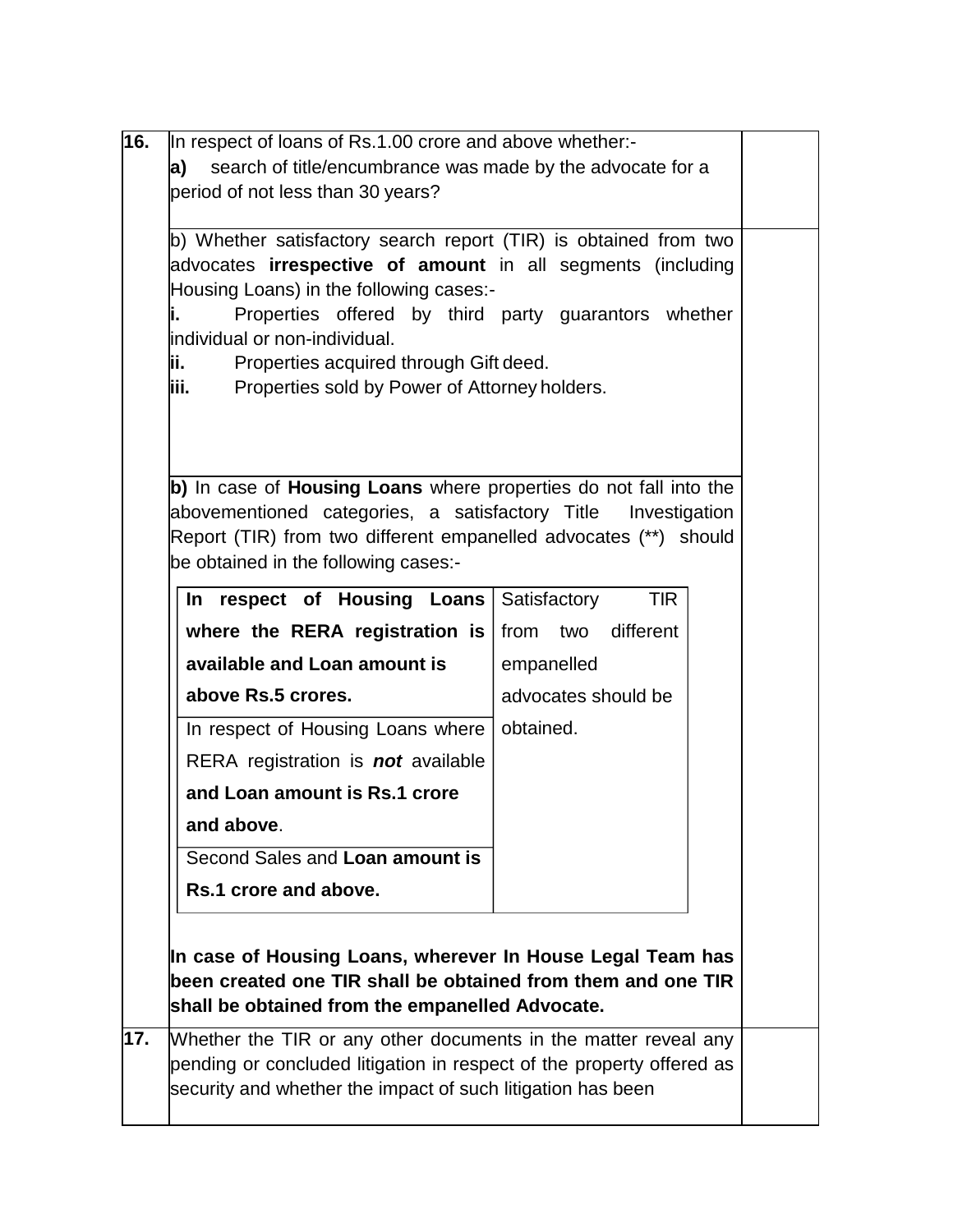|     | satisfactorily explained/ got examined?                                                                                                                                                                            |  |  |
|-----|--------------------------------------------------------------------------------------------------------------------------------------------------------------------------------------------------------------------|--|--|
| 18. | Findings, if any in respect of the property offered as the<br>(a)<br>security in the valuation report?<br>Whether there is any inconsistency in the TIR and valuation<br>(b)<br>report in respect of the property? |  |  |

|                  | Field<br><b>Officer</b><br><b>Authorised Officer</b> | <b>Branch Head/Unit Head</b> |
|------------------|------------------------------------------------------|------------------------------|
| Signature        |                                                      |                              |
| Name             |                                                      |                              |
| Designation      |                                                      |                              |
| Branch/Unit      |                                                      |                              |
| Date of scrutiny |                                                      |                              |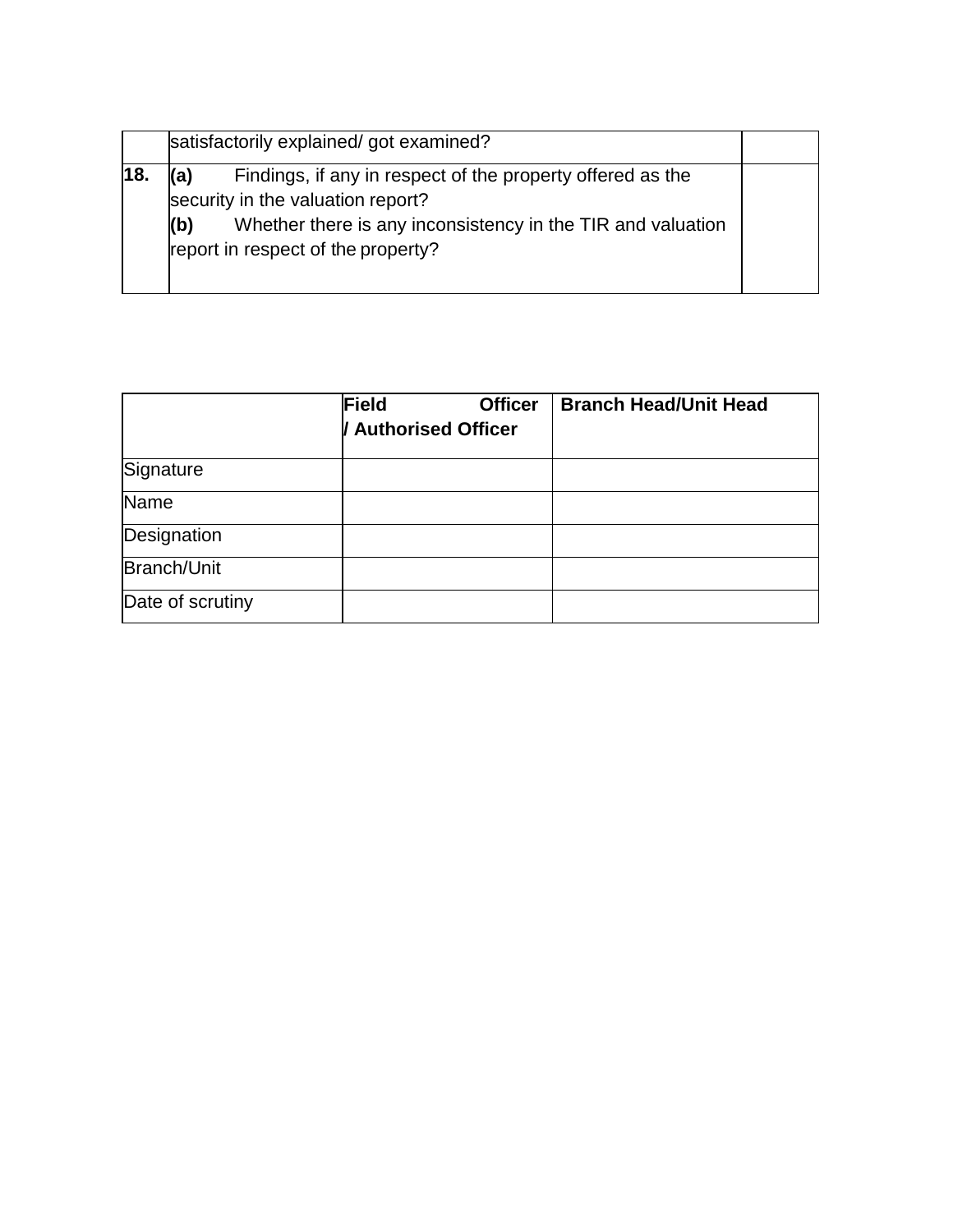#### **Annexure-F**

## **Checklist on identification and physical verification of the underlying properties**

Physical verification of the properties mortgaged to the Bank must be meticulously carried out in cases of all loans as detailed below.

Name of the Branch / Business Unit :

Name(s) of the Inspecting Officials : 1.

2.

| No.              | <b>Parameters</b>                                                                  | <b>Details</b> | <b>Checked</b><br>(Y/N) | <b>Field</b><br>Officer/<br><b>Authorised</b><br><b>Officer</b> | <b>Branch</b><br>Head / Unit<br><b>Head</b> |
|------------------|------------------------------------------------------------------------------------|----------------|-------------------------|-----------------------------------------------------------------|---------------------------------------------|
| $\overline{1}$ . | Name of the title holder<br>of the property(ies)                                   |                |                         |                                                                 |                                             |
| 2.               | Whether Borrower(s) or<br>Guarantor(s)                                             |                |                         |                                                                 |                                             |
| 3.               | Constitution of the<br>Borrower(s)/Guarantor(s)                                    |                |                         |                                                                 |                                             |
| 4.               | Description of<br>documents scrutinized                                            |                |                         |                                                                 |                                             |
| 5.               | Description of<br>property(ies) Address                                            |                |                         |                                                                 |                                             |
|                  | Survey / Door No.                                                                  |                |                         |                                                                 |                                             |
|                  | Extent                                                                             |                |                         |                                                                 |                                             |
|                  | Location                                                                           |                |                         |                                                                 |                                             |
|                  | <b>Boundaries</b>                                                                  | East           |                         |                                                                 |                                             |
|                  |                                                                                    | West           |                         |                                                                 |                                             |
|                  |                                                                                    | North          |                         |                                                                 |                                             |
|                  |                                                                                    | South          |                         |                                                                 |                                             |
| 6.               | <b>Location details</b>                                                            |                |                         |                                                                 |                                             |
| 7.               | <b>Prominent Landmark</b>                                                          |                |                         |                                                                 |                                             |
| $\overline{8}$ . | Nearest Bus stop                                                                   |                |                         |                                                                 |                                             |
| 9.               | Details of enquiries<br>made with neighbours<br>regarding ownership /<br>valuation |                |                         |                                                                 |                                             |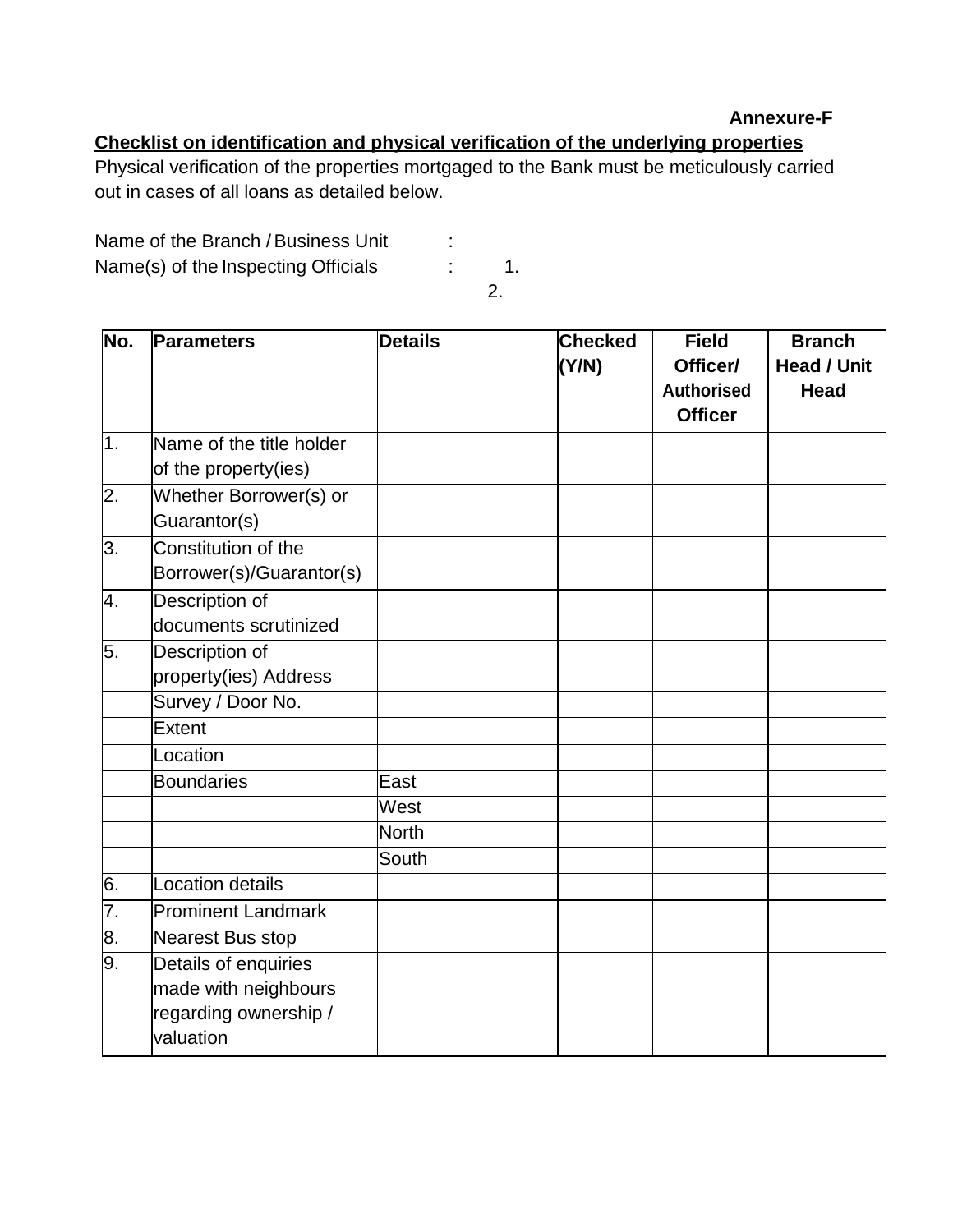#### **10. Critical aspects to be verified -**

Properties to be accepted as security **only** if the answer is "Yes" to the following:

| <b>Particulars</b>                                                                                                                 | Y/N |
|------------------------------------------------------------------------------------------------------------------------------------|-----|
| $\vert$ i) Is / Are the property (ies) identifiable?                                                                               |     |
| ii) Is / Are the property (ies) properly demarcated?                                                                               |     |
| iii) Is / Are the property (ies) accessible from the main road?                                                                    |     |
| The property should be legally accessible through normal carriers to transport<br>goods to factories / houses, as the case maybe.) |     |

#### **11. Extra care to be taken, if the answer to the following is "Yes" and proper mitigation / justifications to beprovided.**

| $\overline{\mathsf{s}}$ .<br>No. | <b>Particulars</b>                                                                                                                         | Y/N |
|----------------------------------|--------------------------------------------------------------------------------------------------------------------------------------------|-----|
| ji.                              | Is / Are the property (ies) "Agricultural Land"?                                                                                           |     |
| İί.                              | Is/Are the property (ies) used for running Hospital/ School/ College/ Old age<br>homes?                                                    |     |
| liii.                            | Is / Are the property (ies) situated in SEZ/EPZ/Forest / Coastal area?                                                                     |     |
| iv.                              | Is / Are the property (ies) tenanted before date of mortgage?                                                                              |     |
| v.                               | Is the Bank's interest protected if the property (ies) is/are tenanted?                                                                    |     |
| vi.                              | Is / Are there encroachments on the property (ies)?                                                                                        |     |
| vii.                             | Is/ Are the area of the property (ies) and its boundaries are the same as given<br>lin the Title deed?                                     |     |
| viii.                            | Will there be any impact on future realisability of properties due to existence of<br>the neighbouring properties (e.g. burial ground etc) |     |

## **Certificate**

**a.** We confirm that we have personally visited the property to be accepted as Mortgage on **and certify that the details given in the TIR / property documents** conform to our finding.